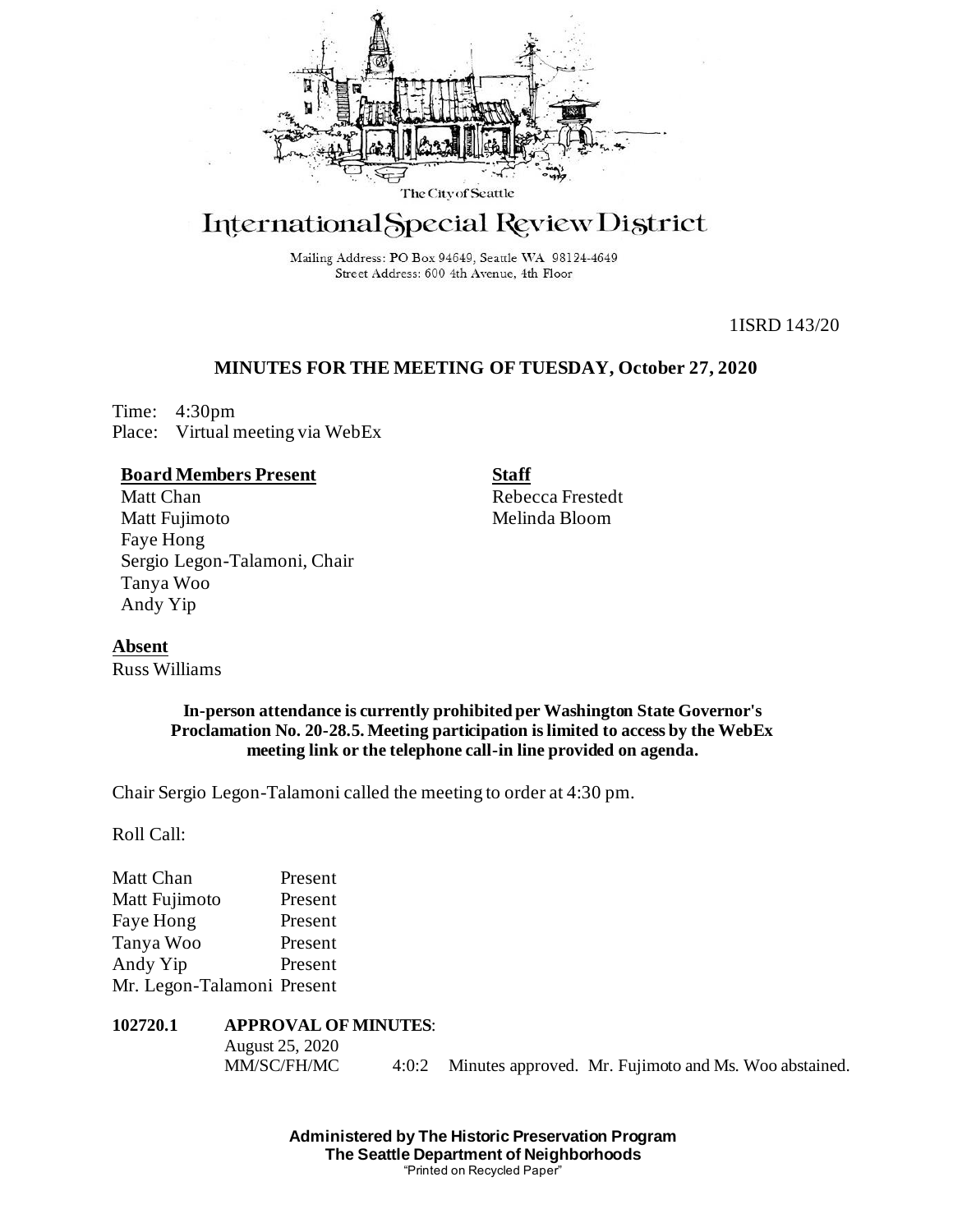Mr. Legon-Talamoni welcomed Matt Fujimoto and Tanya Woo to the Board.

#### **102720.2 PUBLIC COMMENT**

There was no live public comment.

Mr. Legon-Talamoni read Frank Irigon's public comment into the record. Mr. Irigon wrote that: this project provides no benefit to the elderly and low-income communities; it is gentrification; he was opposed to the project; he said they won't be driven into a small area like Africatown; developer should work with CID Coalition.

#### **102720.3 APPLICATION FOR CERTIFICATE OF APPROVAL**

## 102720.31 206 5<sup>th</sup> Ave S.

*Applicant*: Rosa Folla, Hewitt

Ms. Frestedt introduced the project for proposed Use, Street Use and Final Design of an 8 story mixed-use development consisting of 66 apartments and 1,356 sq ft of commercial space. She said no parking is proposed. The proposal includes planting one street tree on 5<sup>th</sup> Ave S. and regrading a portion of the alley. The proposal includes demolition of the extant building. Exhibits included historic property report, photos, plans, renderings, specifications and cut sheets.

As part of this proposal, Ms. Frestedt said the applicants are asking for ISRD Board support for an Alley Exception application, to allow a waiver of the alley width requirement under SMC 23.53.030F.1. A 2<sup>7</sup> dedication would be provided up to a height of  $8<sup>7</sup>$  at grade. The alley is unimproved on the north end of the block and unlikely to be approved due to the severity of the grade.

She said the following items have been deferred and will be part of a future application: building signage, design of the residential entry gate and final materials/color treatment on the south façade.

Ms. Frestedt said the applicant has given four (4) briefings to the Board since June 2018. She referred to a summary of the individual meetings in the staff report. The site is located outside of the National Register District and outside the Asian Design Character District and Retail Core. She said the project does not trigger SEPA.

Presentation documents in DON file.

Julia Nagele, Hewitt, presented the application. She provided context of the infill building in Japantown and noted historical analysis of the existing building has been done (in DON file). The existing structure was originally designed in 1924 by E.W. Houghton and was constructed shortly after by an unknown builder. The original blueprint plans indicate that the building was designed for Henry Ostrow. This property has undergone significant alterations to the exterior and interior in its 94 years of existence. The building is in a unique section of the district which borders both the Downtown neighborhood as well as Pioneer Square and contains many new, modern structures as well as historic structures. The two buildings on either side of this site are older structures which are in "Average" condition. The existing building contains two restaurants on 5th Avenue South (Tenoch Mexican Grill and Gyro House) and a commercial kitchen (Liberated Foods) in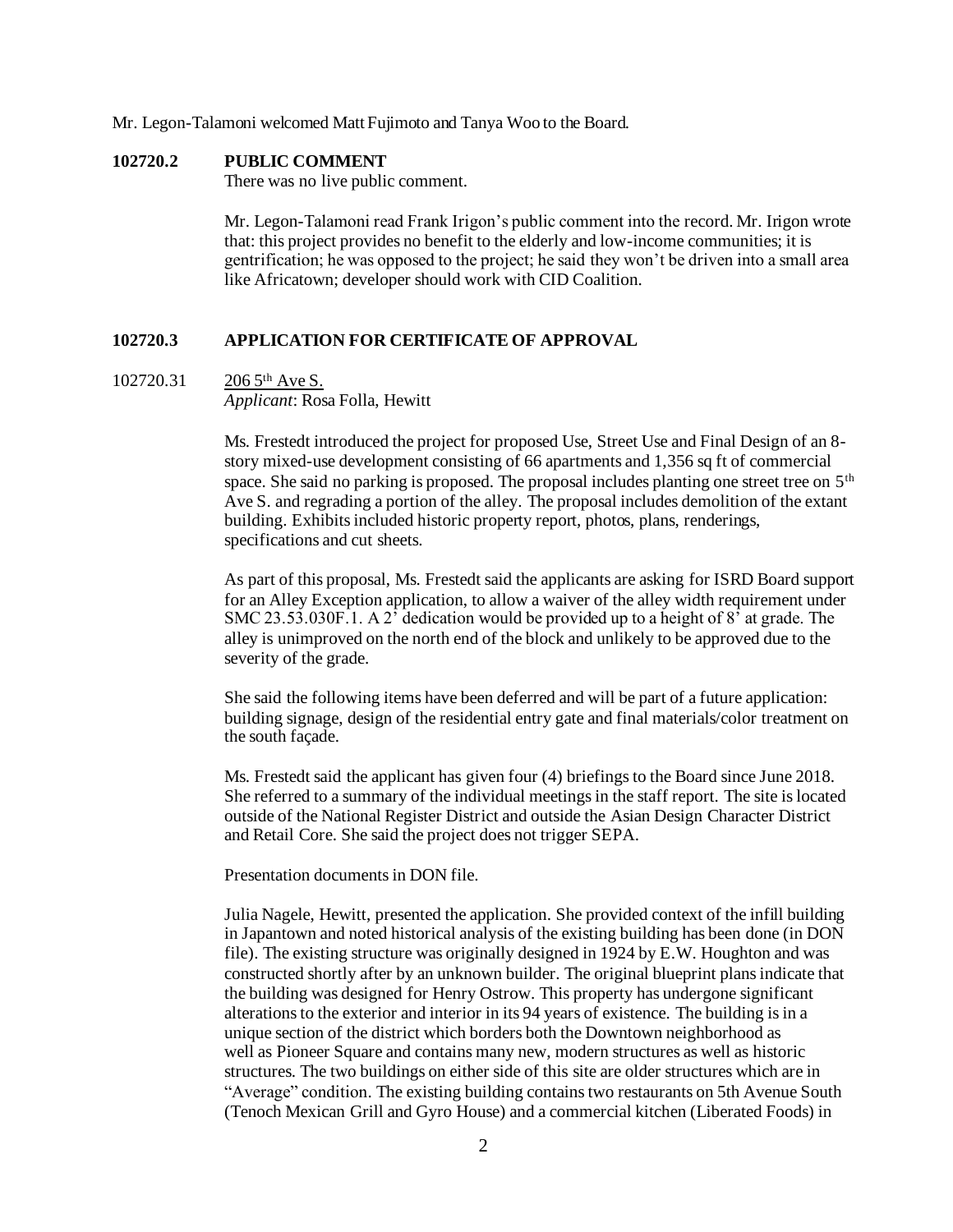the northern-most bay. The proposal is to demolish the existing, single story structure, improve the alley adjacent to the subject property. Currently the alley dead-ends and does not connect South Washington Street with South Main Street. The dead-end alley condition will remain. The existing power pole on 5th Avenue South will have transformers removed and be reduced in height to a streetlight pole.

The proposal is to construct 50,573 square feet, eight-story mixed-use residential in-fill structure. 1,797 square feet of commercial space would front 40 feet of the street level façade. The residential entry is accessed via an outdoor, covered passage along the north edge of the structure. The residential lobby is located behind the commercial uses to maximize an active street front. 66 residential units are proposed on levels  $2 - 8$ . An outdoor, landscaped terrace for residents is proposed for the rooftop. Trash and recycling spaces will be stored on site within the structure and accessed from the alley. 70 spaces for bicycle storage is accessed from the alley within the structure adjacent to the trash and recycling room. No vehicle parking is proposed.

Ms. Nagele said the street-facing façade materials are proposed to be brick, glass, and metal trim detailing. Accent wood décor materials are proposed for the street level canopy and exterior wall and ceiling treatments along the north, outdoor residential exterior passage. A custom garden gate set back from

the street is proposed to define and secure the exterior residential passage. Through the gate, the passage is proposed to have specialty concrete paving, gravel accents and landscaping. Improvements to the ROW and sidewalk would be adding a street tree, low shrub planting, bicycle parking and new 2' x 2' scored concrete sidewalk.

Ms. Nagele identified building entries and noted lobby space will be accessed via gate, and through outdoor passageway with greenery and hardscape aggregate walkway. She noted barbell shape of building and lightwells above residential entries. She explained west and east façade concepts – Echo, Overlap, and Horizon and noted Horizon relates to the adjacent Ascona. She said they toned down the gray material on the east façade. She explained the intention for art mural on the south elevation and noted that the elevation will eventually be covered when the south parcel is developed. She requested a deferment for the south wall to have art mural reviewed under a separate Certificate of Approval application.

Ms. Nagle said the west is the primary elevation and she noted brick piers between darker metal C-channel spandrels; louvers are inboard of face of channel flange. She said the north lightwell entry passageway is outdoor but covered by building; this gives the ability for corner visibility. The alley elevation has a simpler façade. She noted the landscaping material will create a 'still life' in the north residential entry. She said they want the north entry visible yet secured and it will be gated. She noted they have a utility vault to work around. She went over drawings and noted lighting locations. She said wood décor panels are on the west façade; steel outriggers match frame work.

She went over the deferred elements of the proposal, including building and blade signage; design of the residential entry gate; south façade treatment. She said the Architectural Review Committee requested more information on color schemes, wanted more planting in place of flexi-pave, and wanted fenestration calmed down. The responses to the ARC's feedback are,.;l reflected in this proposal.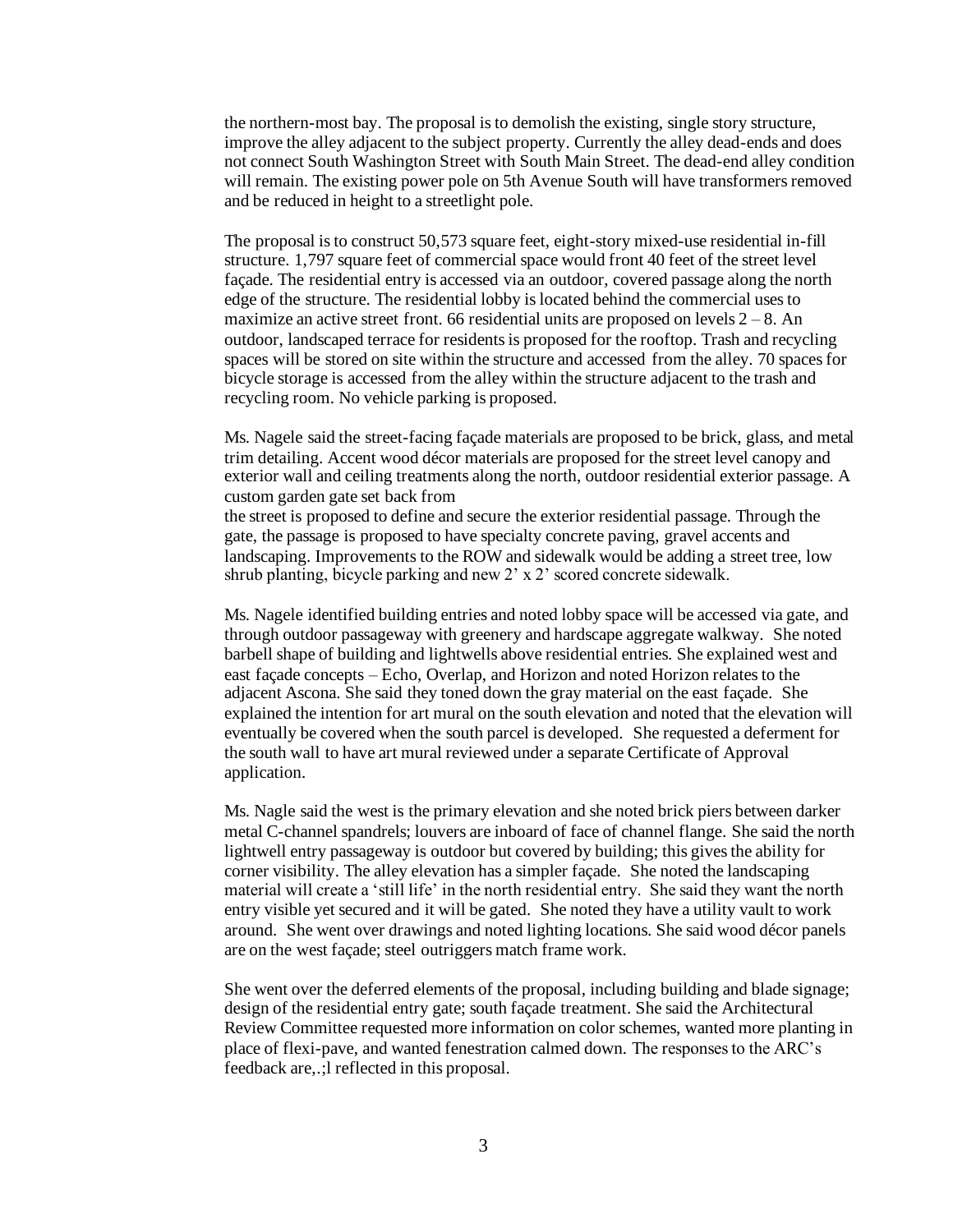Ms. Frestedt interjected and said she arranged for a Cantonese interpreter and realized that she neglected to have the interpreter provide interpretation at start of meeting, through public comment. She apologized for her oversight and asked the interpreter to summarize what had occurred.

Cantonese interpreter Lillian Young translated Ms. Frestedt's comments.

Ms. Frestedt said the intention is to provide interpretation when the Board reviews new construction projects to provide language access during virtual meetings. She said they are working out the best way to do that. A portion of the agenda is in Chinese so people could participate and provide public comment. She said the Department of Neighborhoods will continue to try to improve upon the process. She invited any community members who may be listening to submit public comment, in writing, and said that comments received in language would be interpreted and shared with the Board.

Mr. Legon-Talamoni thanked Ms. Young for interpretation service. He said he appreciated Ms. Nagle's clear and organized presentation. He advised board members they would be making a recommendation and taking action on the proposed demolition, use, final design, and alley exception.

Ms. Woo asked if they did any outreach and what they heard.

Ms. Nagele said the ownership group were leading efforts but noted it has been quite a while.

Mr. Fujimoto asked if there had been any further outreach regarding the December 2019 meeting that condos would become market rate apartments.

Don Mar, Edge Development, said they did additional outreach and said he would research and report back toward end of meeting.

There was a discussion about proposed modifications in the right-of-way, including the relocation of a utility pole.

Mr. Legon-Talamoni noted the glass rail on the roof and asked if there will be an amenity area there.

Ms. Nagele said it will not go right to the edge, there will be plantings there.

Mr. Legon-Talamoni asked if studies were done about impacts to Kobe Terrace Park views.

Ms. Nagele said they provided a series of diagrams at the first briefing.

Ms. Frestedt said no issues were raised by the board at that time.

Mr. Fujimoto asked what the 'alley exception' means.

Ms. Nagele said it is not a through-alley. She said the exception allows them to retain the 2' additional width up to 26' high and to bring the alley façade down to that point. She said on the alley façade there are four stories of gray and one level of a darer grey recessed at alley level.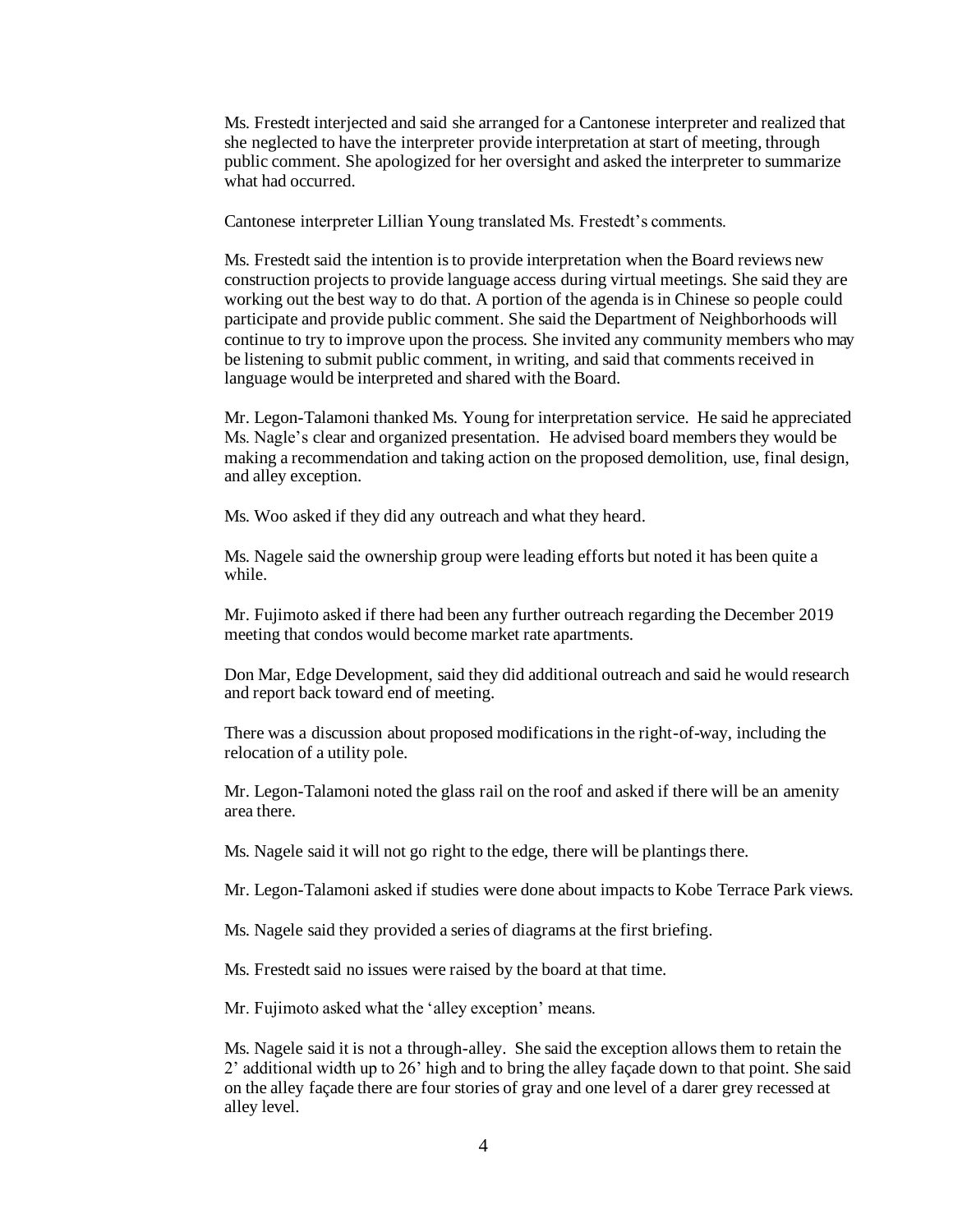Ms. Woo asked if the proposed awning at the front façade would be glass.

Ms. Nagele said there is a lot of light on the underside of the awning; it is wood veneer panel, and the lighting makes it appear glass-like.

Mr. Chan said the original building has three distinct retail spaces; he noted the proposed design shows one retail space.

Ms. Nagele said there is lots of topography to deal with at the site. She said they want to keep spaces regular and then need residential egress. She said they could do two smaller spaces with entry on north side.

Mr. Chan said he'd prefer to see smaller retail spaces are consistent with what is in neighborhood.

Ms. Nagele said they could divide into two spaces. She indicated that storefront glazing could wrap corners with potential for entrances there.

Mr. Legon-Talamoni asked if accommodation has been made for range hood or other restaurant exhaust.

Rosa Folla, Hewitt said no hood going all the way to roof is proposed for a restaurant. She said no provisions have been made for a restaurant; exhaust would have to go through storefront.

Mr. Legon-Talamoni cited SMC 26.66.302 B. He said planning for a hood might be helpful and add flexibility of use to this space.

Mr. Mar reported that in December and January they attempted to schedule meetings in February and March which were nixed due to Covid. He said the intention was there, but it did not happen. He said that letters were written to community members asking to schedule meetings. He said they reached out to NW Asian Weekly. He said the public meetings were not held due to Covid.

Ms. Frestedt said the change of unit type came up during briefing. She noted there was issue with change from condominium to apartment use. She said the board has no jurisdiction over types of units or affordability. She said the board can consider use: commercial, residential, institutional, etc.

Mr. Mar said they were trying to bring in condos to get some affordable home ownership units. He said Covid impacted that and they are not as confident they could finance and sell condos. He said they felt safest with developing an apartment building.

Mr. Legon-Talamoni cited SMC 23.66.302 A and reiterated that the board has no jurisdiction over types or affordability.

Board Deliberation

Use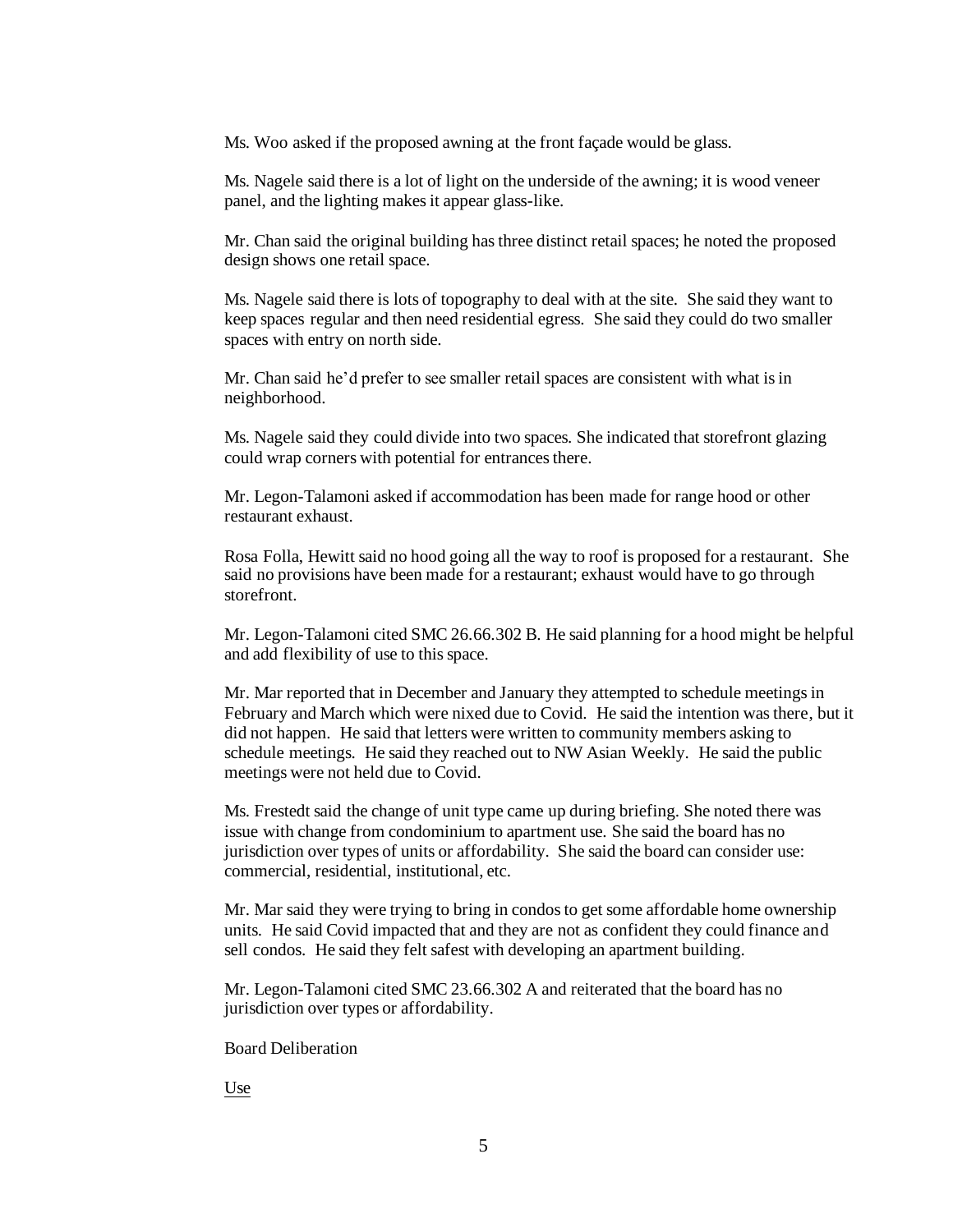Mr. Chan said the size of retail space should be consistent with other retail in the neighborhood.

Mr. Legon-Talamoni agreed and noted the applicant said it is possible to divide commercial space. He said there is strong support for dividing commercial space.

Mr. Fujimoto appreciated the flexibility of the space in the design. He appreciated Mr. Chan's comment about need for varying sized retail. He cited SMC 23.66.326. He encouraged study of Type 1 hood and shaft and if restaurant use could be supported.

Mr. Legon-Talamoni said that many businesses in the district can't afford to pay for that build out; it would be great if that could be added. He noted the clever layout with residential entry location being aware from street and the preference of street level uses being retail. He said the main entry to the building is nicely designed. He said the vegetation and natural light provide a nice balance for an urban infill building.

Mr. Hong said he supports the project and said it is needed here. Regarding community outreach, he said he hadn't heard about this project. He said that this is far from the central core of the CID.

Mr. Chan said he was not at a majority of the briefings. He said the goal is to activate the neighborhood. He expressed concern about community outreach. He said successful outreach depends on the applicants creating an opportunity for dialog.

Mr. Legon-Talamoni concurred. He said there may be opportunity to do some level of outreach related to the gate and art. He wanted to hear of a plan on how community will be brought in for art elements.

Ms. Frestedt said that outreach is not a requirement for developer / applicant because the ISRD is not overseen through the Design Review Boards, which has mandatory outreach. She said the board has emphasized reinforcing goals of the district.

Mr. Fujimoto reiterated his concern about condo versus apartment, but said he supported the project. He said he was aware of outreach to SCIDPDA and others. He said he hoped that during Covid they would find other ways to still conduct outreach. He appreciated the thought process about street level elements.

Mr. Yip agreed with his colleagues and commended applicant for working with the board and for taking ARC recommendations to heart. He said he likes the commercial spaces. He said moving the residential lobby to give space to retail use is good. He said he understands the decision to move from condo to apartment use. He said that outreach is not mandatory, but the board is consistently asked about it because the community wants to know. He said that many community constituents are elderly and without technology; he said public event would be unsafe. He said the art on the south wall is a good opportunity for engagement.

Ms. Woo said she understands the need for flexibility for storefront retail space. She said the entry way and safety issue was tackled earlier. She said that you see this type entry in Asia; she said it is clever. She said there is a great opportunity to build excitement with the elderly – perhaps include a flyer with food delivery. She said there are many ways for the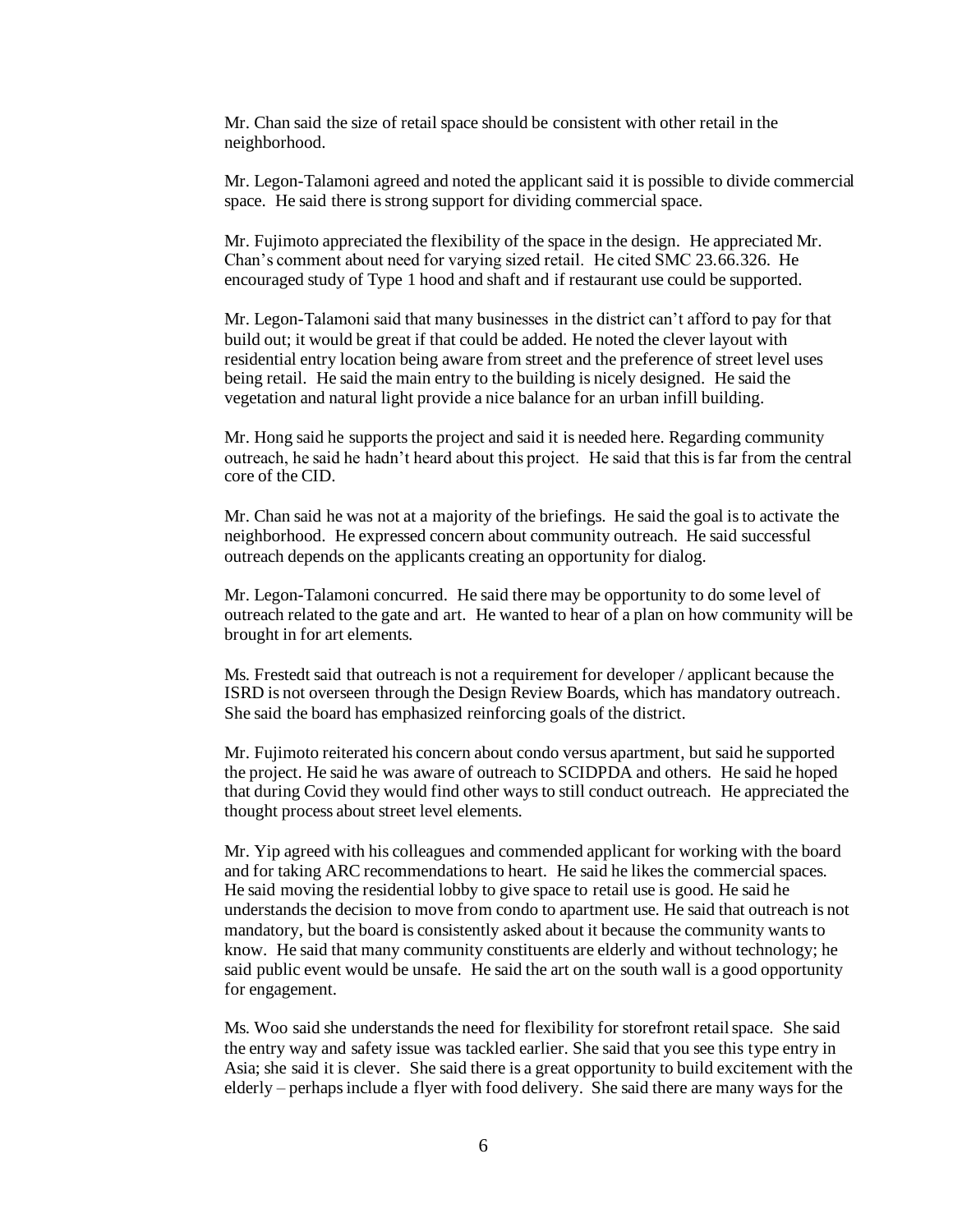community to learn more about the project. She said she understands the difficulty of financials with market rate housing and said it must have been arduous.

#### Demolition of Existing Building

Mr. Legon-Talamoni said the existing building houses commercial only and residential use is welcome. He agreed the integrity is gone.

Mr. Chan said after reviewing the documents (Historic Resource Report) he had no problem with demolition.

Mr. Hong said the building had no significance and he had no problem with demolition.

Mr. Yip said initially he had concerns, but the applicant has demonstrated that significance diminished over the years.

Mr. Fujimoto said residential use will re-establish the district as a stable housing area. He said the existing building has no historical significance.

Ms. Woo said she read the documents provided and said that it is sad to lose the building but that she supported demolition. She said the building doesn't have significance; it is just in a historic neighborhood.

Mr. Legon-Talamoni appreciated the applicant listened to board comments. He said that the 5th Avenue façade has been nicely resolved. He said he appreciated the design of the middle area and sees it as an homage to the Ascona. He said the building is in scale with others. He said he likes that proposed design considered building to the north and future project on the south. He likes that the residential entry is tucked away. He said the integration of mechanical louvers into C-channel is clever. He said toning down the alley façade is nice; he said it is cleaner and the louvers are nice in contrast to the gray area.

Mr. Fujimoto supported the project. He noted admiration for design ideas off  $5<sup>th</sup>$ . He said he would like to see building response to light gray panel as final thought, allowing for more substantial facades in alley rather than in tertiary way.

Ms. Frestedt said there was a stronger contrast between dark and light on the alley; board feedback was to soften that contrast to be more in character of the district.

Mr. Hong asked if alley would be used for garbage.

Ms. Nagele said trash and recycling is inside and will be staged on exterior south side for pick up.

Mr. Hong said the design is compatible with the area.

Ms. Woo said the project has been reviewed over the past two years and it looks good.

Mr. Legon-Talamoni appreciated the applicant thinking about proposed south façade as an opportunity for art.

#### Street Use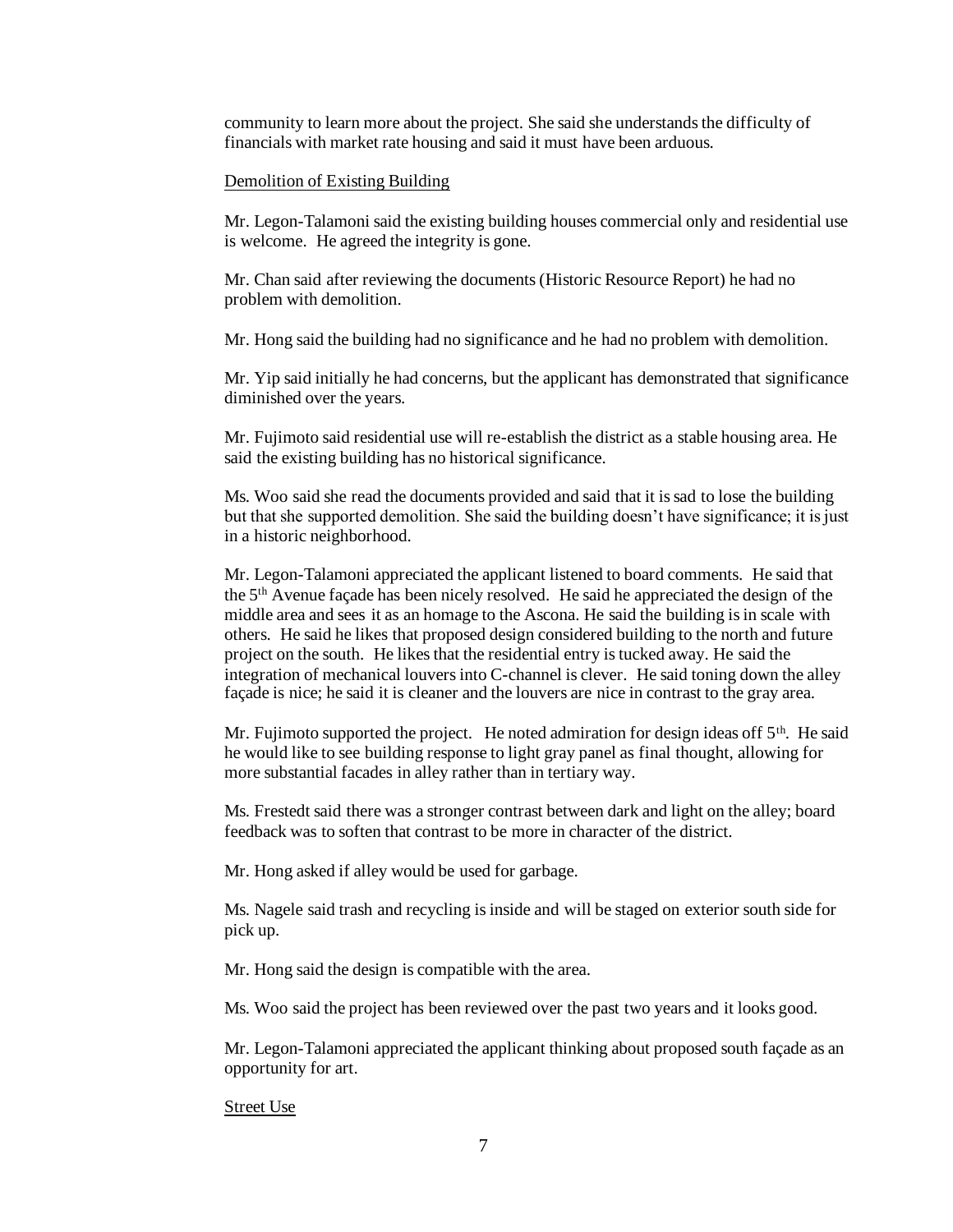Mr. Legon-Talamoni appreciated more natural greenery and said it was a good compromise.

#### Alley Exception due to steep slope

Mr. Fujimoto said it is a good example for granting an alley exception.

Mr. Legon-Talamoni said it is a nicely resolved composition. He said a 2' setback at the second floor would not look good. He supported the exception.

Mr. Hong and Mr. Chan had no comment.

Mr. Yip said he had no issues with the final design and said he understands why the alley exception is needed given the topography.

Ms. Woo had no comment.

Mr. Legon-Talamoni said deferred elements include outreach, art on south façade, gate, and signage.

Ms. Frestedt said those items will come back before the board.

Mr. Legon-Talamoni noted board support for the project and asked for a motion.

Action: I move that the International Special Review District Board recommend approval of a Certificate of Approval for Demolition, Use, Street Use and Final Design at 206 5th Ave. S.

The Board directs staff to prepare a written recommendation of approval, based on consideration of the application submittal and Board discussion at the October 27, 2020 virtual public meeting, and forward this written recommendation to the Department of Neighborhoods Director.

The Board has also reviewed the proposed Alley Exception and recommends that the Director of the Department of Transportation approve the Exception, as proposed.

• Minimum width required for existing alleys – SMC 23.53.030 F1

*The Board acknowledges the conditions on the north end of the alley make it unlikely that the alley connection to S. Washington Street will be restored due to the steep grade. Granting this exception will not alter spatial relationships or the historic character of the district* 

This action is based on the **following applicable sections of the International Special Review District Ordinance:** 

**SMC 23.66.030 - Certificates of approval - Application, review and appeals SMC 23.66.032 – Contributing structures; determination of architectural or historic significance SMC 23.66.302 – International Special Review District goals and objectives**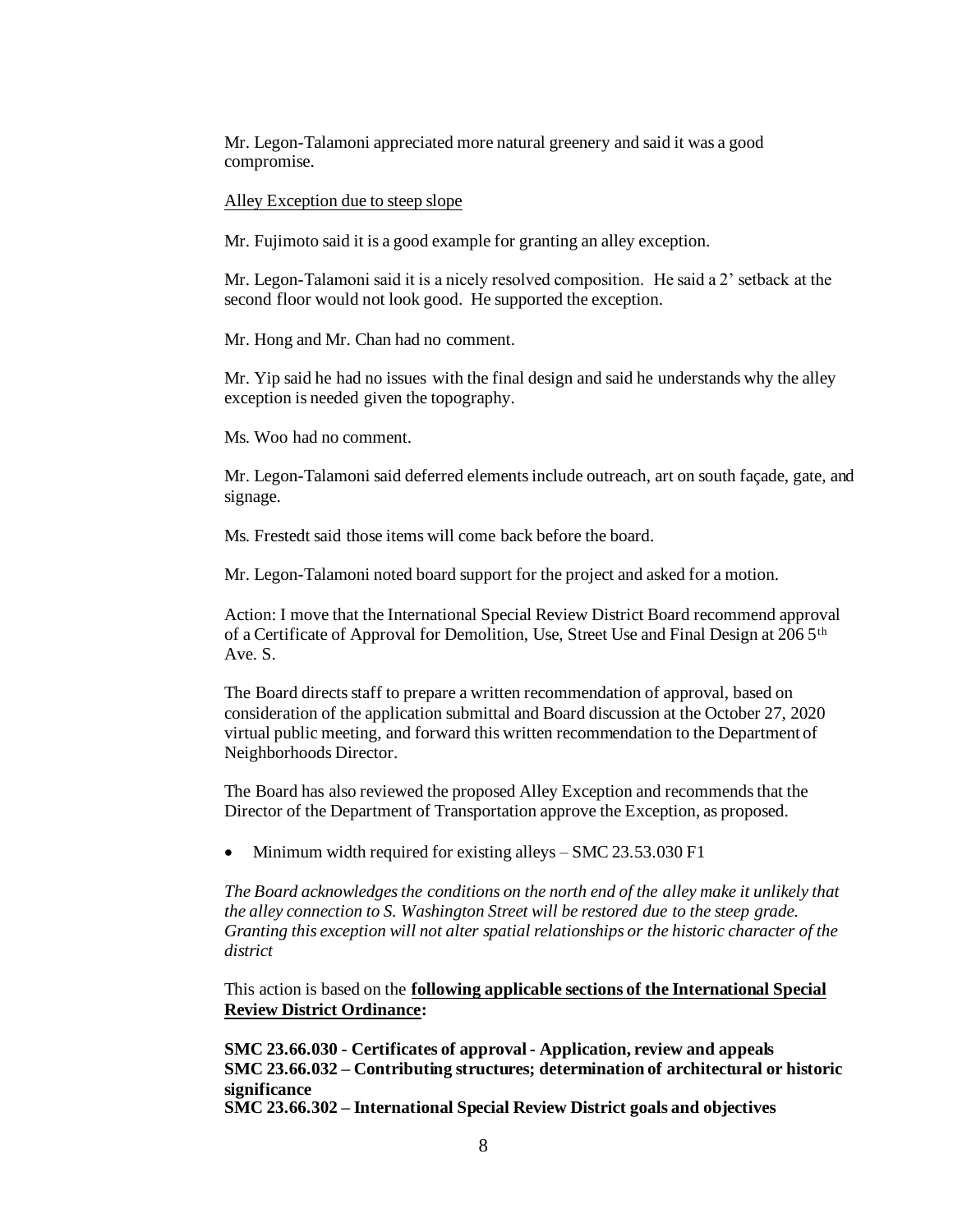**SMC 23.66.306 – International District Residential (IDR) Zone goals and objectives**

- **SMC 23.66.318 - Demolition**
- **SMC 23.66.320 - Permitted uses**
- **SMC 23.66.326 – Street level uses**
- **SMC 23.66.328 – Uses above street level**
- **SMC 23.66.332 – Height**
- **SMC 23.66.336 – Exterior building finishes**
- **A. General Requirements.** To retain and enhance the visual order of the District, which is created by existing older buildings that provide unique character and form through their subtle detailing and quarter-block and half-block coverage, new development, including exterior remodeling, should respect the architectural and structural integrity of the building in which the work is undertaken, through sympathetic use of colors, material and style. Exterior building facades shall be of a scale compatible with surrounding structures. Window proportions, floor height, cornice line, street elevations and other elements of the building facades shall relate to the scale of the existing buildings in the immediate area.

**C. Exterior Building Design Outside the Asian Design Character District SMC 23.66.342 – Parking and access**

This action is also based on the **following applicable sections of the Secretary of the Interior Standards:**

**2.** The historic character of a property shall be retained and preserved. The removal of historic materials or alteration of features and spaces that characterize a property shall be avoided.

*The Board determined that the building lacks the historic and architectural significance and architectural integrity required for a contributing building. Removal will not adversely impact the integrity of the International Special Review District.* 

**9.** New additions, exterior alterations, or related new construction shall not destroy historic materials that characterize the property. The new work shall be differentiated from the old and shall be compatible with the massing, size, scale, and architectural features to protect the historic integrity of the property and its environment.

*Here, the new work is differentiated from the old and is compatible with the massing, size, scale and architectural features to protect the historic integrity of the surrounding environment, because the Board has determined that the scale, massing, materials/colors and proportions respond to the surrounding context and do not adversely impact the character of the International Special Review District.* 

MM/SC/AY/MF 6:0:0 Motion carried.

#### **102720.4 BOARD BUSINESS**

Ms. Frestedt said the emergency legislation has been extended to allow administrative review on smaller applications such and signage, storefront, and not for new construction or demolition. She said there is language in the Code to extend until the Governor's order is in Phase 4.